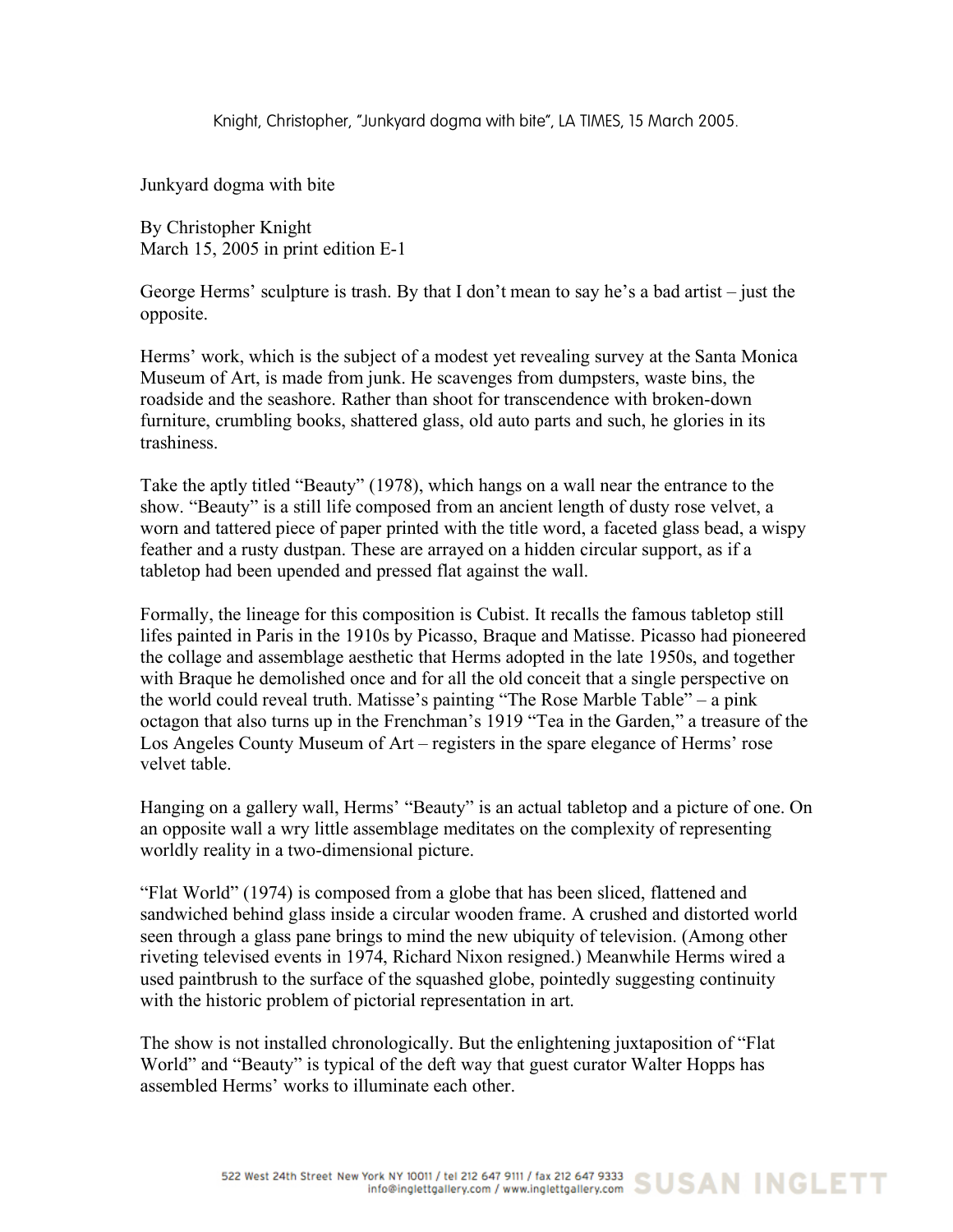The rose velvet tablecloth in "Beauty" is old, water-stained, faded and marred by what appear to be cigarette burns. (Given Herms' advocacy for marijuana reform, maybe they're roach burns.) Yet the velvet's deployment is characterized by an acute sense of precision and care.

Twisted over and bunched at the top, the velvet creates a swag across the right side and drapes just so at the bottom. The tablecloth morphs into the curtain of a theatrical stage, which the artist pulls back to reveal his actors – the corroded dustpan, errant glass bead and other cast-off objects.

Herms came to art in the late 1950s through friendships with Beat Generation poets and artists like the late, great Wallace Berman (1926-1976), whose influence can't be underestimated. See the little glass bead glistening in "Beauty" and your mind tumbles back through Berman's 1949 Surrealist sculpture, "Homage to Hermann Hesse," to arrive at "The Glass Bead Game," the Swiss German writer's philosophical novel about the fragility of cultural tradition in a time of social collapse. Hesse wrote during the fascist juggernaut of World War II, while Herms made his still life in the wake of the Vietnam War and Watergate and on the brink of the age of Reagan.

Herms' junk is easily understood as a metaphor for castoff human beings. That plus a spiritual recognition that life is an irreversible journey through decomposition and decay – ashes to ashes, dust to dust. The artist once called his assemblages "furniture for the soul," and one could add that it's also a theater of common experience. Objects perform as surrogates for people.

"Beauty" is an elegy to pulchritude, which was not exactly an orthodox artistic value in the process-oriented, Postminimal 1970s. Herms' sculpture sweeps it up into the dustpan of history. At the same time, beauty's insuperable resilience is affirmed through the loveliness of this contradictory, self-critical work of art.

What has always been intriguing about the best of Herms' sculpture is how it shifts your point of view. Art's preciousness is not a result of the material object's value or intrinsic merit, his work gently affirms. Instead it is a condition of the caliber of artfulness with which an artist regards an object – the legacy of Marcel Duchamp – and with which the viewer does too. Nowhere in the show does Herms try to prescribe a static concept of "the beautiful." His beauty is active, not passive.

Art's simple majesty is a function of love. No doubt Herms learned this lesson from Berman, whose famous mantra "art is love is god" applies to both artists' assemblages. Herms began to frame his work with it, placing the letters L-O-V-E in the corners of various works. (The "E" is printed backward, so that the letter faces inward toward the art.) Think of it as an embrace: Love is not a feeling, but something that you do.

Herms is not a pioneer in the assemblage genre. Born in 1935, about 10 years after German master Kurt Schwitters built his house-swallowing "Merzbau" assemblage in Hannover, he's too young for that. Postwar American assemblage fully blossomed in the